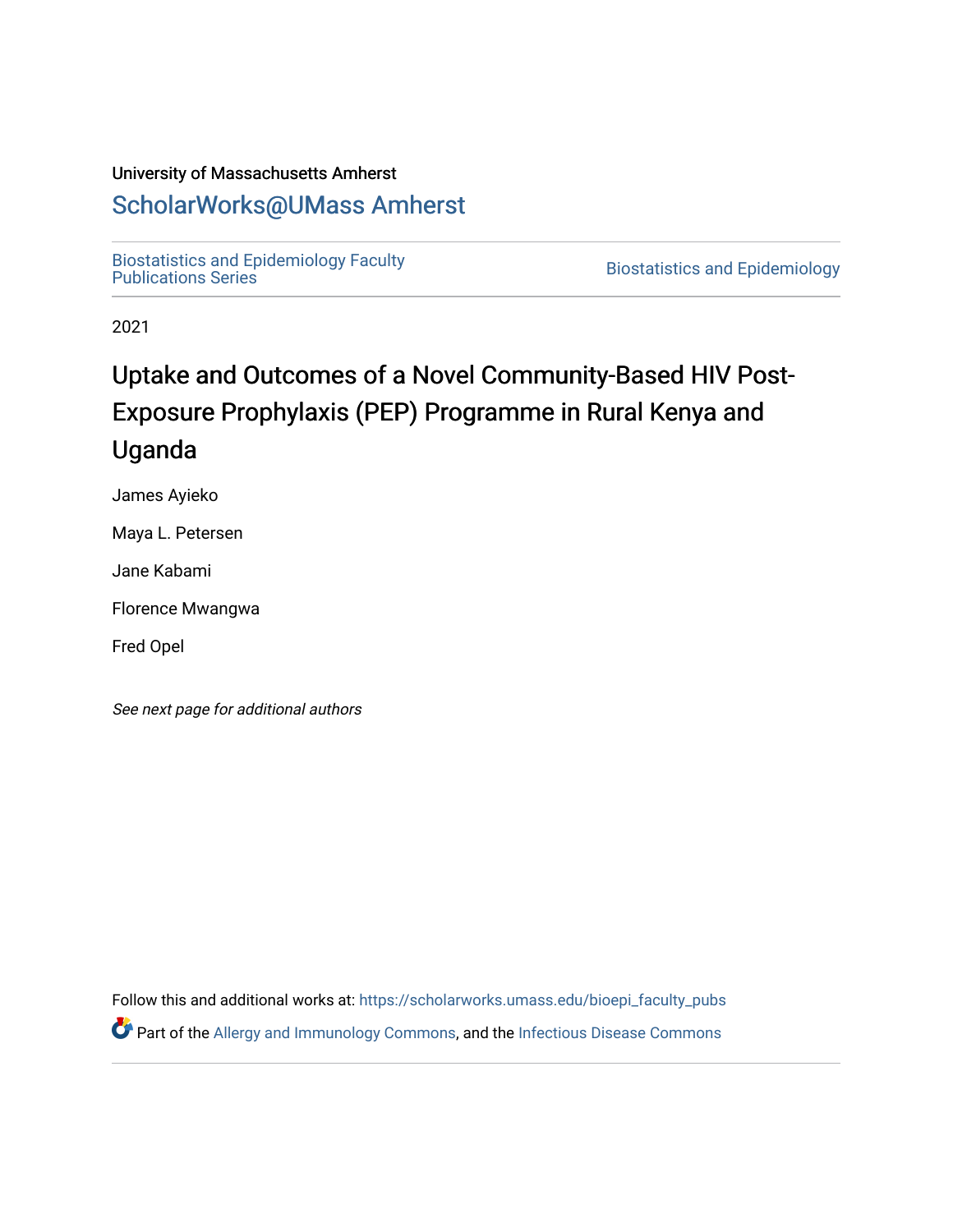# Authors

James Ayieko, Maya L. Petersen, Jane Kabami, Florence Mwangwa, Fred Opel, Marilyn Nyabuti, Edwin D. Charlebois, James Peng, Catherine A. Koss, and Laura B. Balzer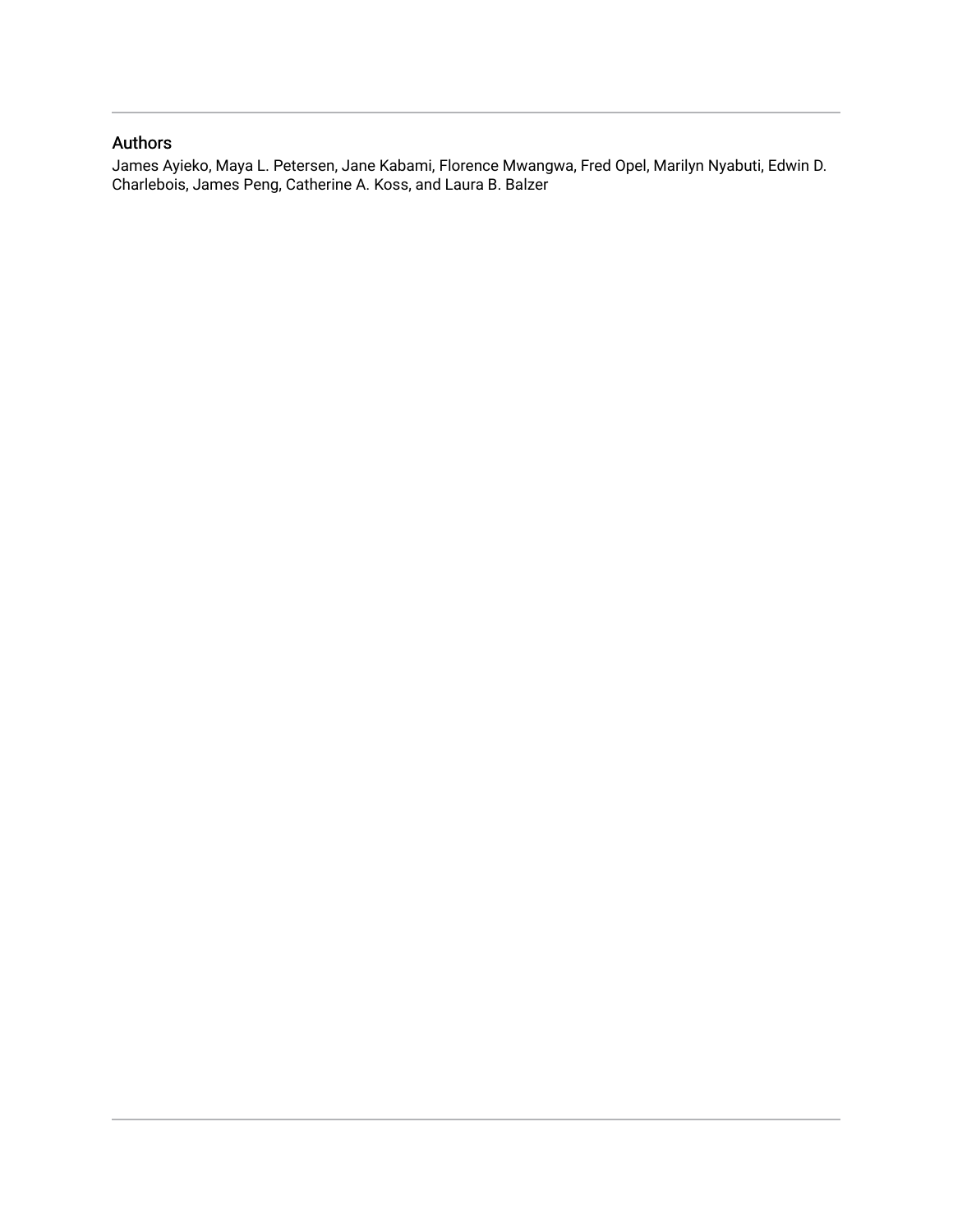# SHORT REPORT



# Uptake and outcomes of a novel community-based HIV postexposure prophylaxis (PEP) programme in rural Kenya and Uganda

James Ayieko<sup>1,[§](https://orcid.org/0000-0002-0324-4006)</sup> (**ip**, Maya L Petersen<sup>2</sup>, Jane Kabami<sup>3</sup>, Florence Mwangwa<sup>3</sup>, Fred Opel<sup>1</sup>, Marilyn Nyabuti<sup>1</sup>, Edwin D Charlebois<sup>4</sup>, James Peng<sup>4</sup>, Catherine A Koss<sup>4</sup>, Laura B Balzer<sup>[5](https://orcid.org/0000-0002-3730-410X)</sup> (D), Gabriel Chamie<sup>4</sup> (D), Elizabeth A Bukusi<sup>1</sup>, Moses R Kamya<sup>6</sup> and Diane V Havlir<sup>4</sup> in

<sup>§</sup>**Corresponding author:** James Ayieko, P. O. Box 614, Kisumu, 40100, Kenya. Tel: +254720925262. ([jimayieko@gmail.com](mailto:jimayieko@gmail.com))

### Abstract

Introduction: Antiretroviral-based HIV prevention, including pre-exposure prophylaxis (PrEP), is expanding in generalized epidemic settings, but additional prevention options are needed for individuals with periodic, high-risk sexual exposures. Non-occupational post-exposure prophylaxis (PEP) is recommended in global guidelines. However, in Africa, awareness of and access to PEP for sexual exposures are limited. We assessed feasibility, acceptability, uptake and adherence in a pilot study of a patient-centred PEP programme with options for facility- or community-based service delivery.

Methods: After population-level HIV testing with universal access to PrEP for persons at elevated HIV risk (SEARCH Trial: NCT01864603), we conducted a pilot PEP study in five rural communities in Kenya and Uganda between December 2018 and May 2019. We assessed barriers to PEP in the population and implemented an intervention to address these barriers, building on existing in-country PEP protocols. We used community leaders for sensitization. Test kits and medications were acquired through the Ministry of Health supply chain and healthcare providers based at the Ministry of Health clinics were trained on PEP delivery. Additional intervention components were (a)PEP availability seven days/week, (b)PEP hotline staffed by providers and (c)option for out-of-facility medication delivery. We assessed implementation using the Proctor framework and measured seroconversions via repeat HIV testing. Successful "PEP completion" was defined as self-reported adherence over four weeks of therapy with post-PEP HIV testing.

Results: Community leaders were able to sensitize and mobilize for PEP. The Ministry of Health supplied test kits and PEP medications; after training, healthcare providers delivered the 28-day regimen with high completion rates. Among 124 persons who sought PEP, 66% were female, 24% were ≤25 years and 42% were fisherfolk. Of these, 20% reported exposure with a serodifferent partner, 72% with a new or existing relationship and 7% from transactional sex. 12% of all visits were conducted at out-of-facility community-based sites; 35% of participants had ≥1 out-of-facility visit. No serious adverse events were reported. Overall, 85% met the definition of PEP completion. There were no HIV seroconversions.

Conclusions: Among individuals with elevated-risk exposures in rural East African communities, patient-centred PEP was feasible, acceptable and provides a promising addition to the current prevention toolkit.

Keywords: post-exposure prophylaxis (PEP); pre-exposure prophylaxis (PrEP); HIV prevention; implementation; uptake; high-risk exposure

#### Received 1 September 2020; Accepted 21 January 2021

Copyright © 2021 The Authors. Journal of the International AIDS Society published by John Wiley & Sons Ltd on behalf of the International AIDS Society. This is an open access article under the terms of the [Creative Commons Attribution](http://creativecommons.org/licenses/by/4.0/) License, which permits use, distribution and reproduction in any medium, provided the original work is properly cited.

# 1 | INTRODUCTION

HIV post-exposure prophylaxis (PEP), the use of antiretroviral medications for 28 days to prevent HIV acquisition after high-risk exposure, has long been available, and is recommended in World Health Organization guidelines [\[1,2](#page-6-0)]. However, it has not routinely been integrated in the prevention toolkit in sub-Saharan Africa (SSA) beyond limited use restricted to occupational risks among healthcare workers, female sex workers and men who have sex with men [\[3,4](#page-6-0)].

Some reasons for PEP underutilization include widespread unawareness of this prevention option, fear of misuse limiting offers of PEP, lack of provider training in screening for eligible candidates and stigma and discrimination against high-risk groups such as sex workers and men who have sex with men [\[3,5,6,7\]](#page-6-0). Pre-exposure prophylaxis (PrEP) is increasing, but not reaching all populations at risk, thus additional prevention measures are needed [[8,9\]](#page-6-0). We therefore sought to assess feasibility, acceptability, uptake and adherence in rural Kenyan and Ugandan settings in a pilot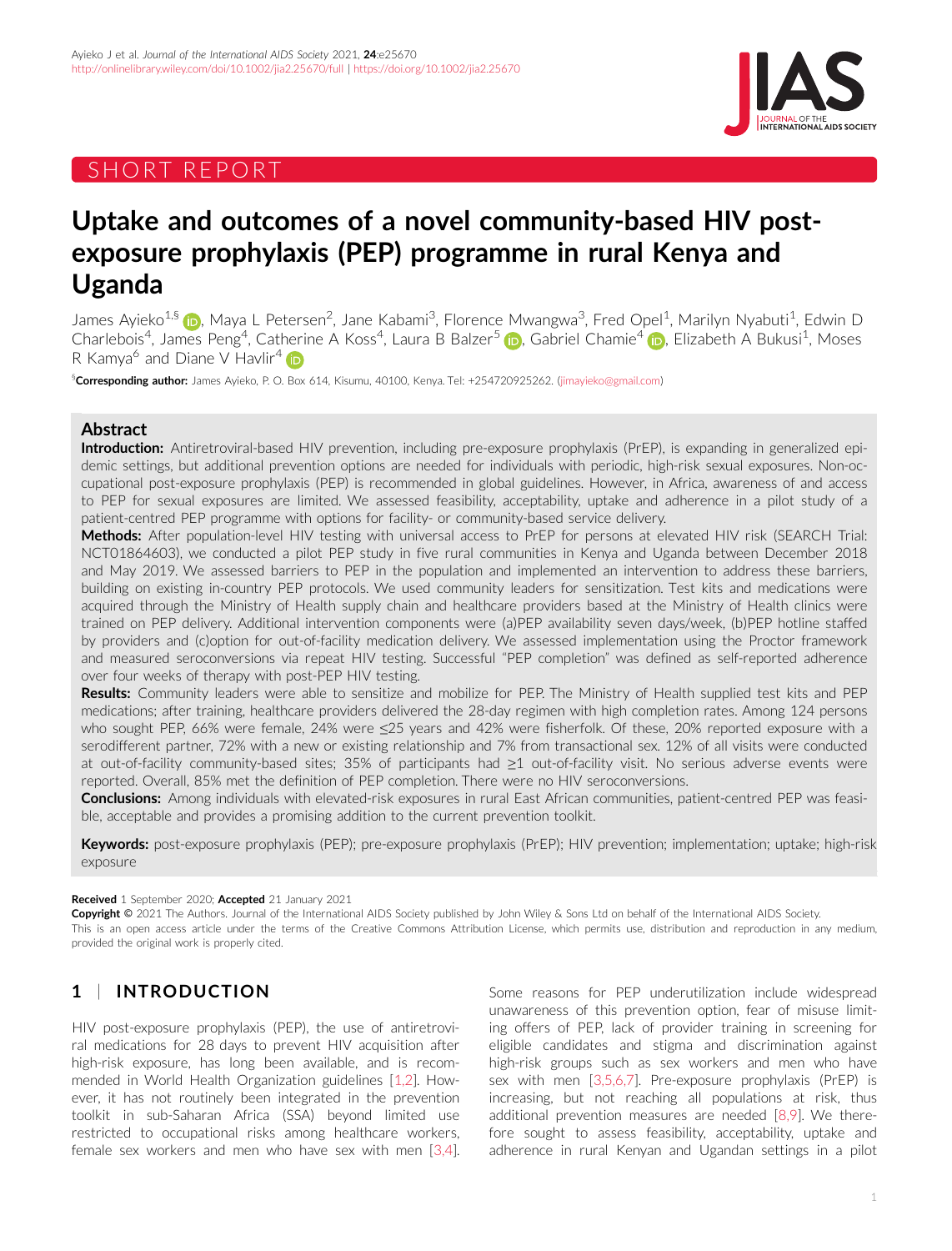study of a patient-centred PEP programme with options for facility- or community-based service delivery.

# 2 | METHODS

## 2.1 | Study setting

Between December 2018 and May 2019, we conducted a pilot study of PEP delivery for high-risk HIV exposures in five rural communities in Kenya and Uganda within the SEARCH HIV test-and treat trial described previously (NCT01864603) [\[10](#page-6-0)]. The study offered universal access to PrEP during population-level HIV testing to persons at elevated HIV risk (based on serodifferent partnership, an empiric risk score or selfassessment of risk [[11,12](#page-6-0)]. In five study communities, we conducted PEP pilot to provide an additional prevention option following elevated-risk HIV exposures.

## 2.2 | Study procedures

We assessed barriers to PEP within the study communities using focus groups with community members and healthcare providers in order to inform PEP intervention implementation. Our assessment of barriers to PEP uptake identified the following: 1) lack of community awareness about PEP as a prevention option including where to access the services; 2) lack of health system level requests for PEP drugs and HIV test kits to accommodate PEP beyond occupational exposure, and lack of flexibility in visit hours and location of service delivery for PEP; 3) lack of confidence among healthcare providers to prescribe and deliver PEP to the general population and, 4) concerns among clients regarding lack of confidentiality, side effects and lack of access to trained healthcare providers to answer client questions around PEP.

We then designed and implemented a multi-component intervention to address these barriers, building on existing in-country PEP protocols [[13,14\]](#page-6-0). (1) Community sensitization and mobilization around HIV prevention and the role of PEP was conducted using community leaders. (2) Healthcare providers were trained on screening for eligible participants, 28-day antiretroviral-PEP regimen administration and participant monitoring. Patient-centred service provision and confidentiality were emphasized. (3) Requisition for supplies such as antiretrovirals and HIV test kits for PEP delivery were made through the usual Ministry of Health mechanisms. (4) Participants presenting themselves at study clinics for PEP were screened. Those found eligible were tested at baseline using country standard antibody-based HIV testing, and if negative, were initiated on PEP with follow-up visits either in person or via phone call at week 2 and a HIV test at week 4, 12 and 24. As per country guidelines, PEP regimens initially comprised atazanavir/ritonavir, lamivudine, tenofovir (ATV/r/3TC/TDF) and later, dolutegravir (DTG/3TC/TDF). Participants were counselled around HIV prevention at the study visits. Our PEP delivery pilot also comprised; (a) PEP availability seven days/week, (b) PEP mobile phone hotline (text or voice) staffed by providers, (c) option for out-of-facility community-based medication delivery and (d) condom dispensation at study visits.

## 2.3 | Implementation evaluation framework

We applied a modified version of the implementation evaluation framework proposed by Proctor et al. []. We defined four levels at which the PEP delivery intervention was designed to act, and for each, defined the actor (the target of the implementation intervention), the action (the implementation intervention), the target (the goal to be accomplished by the action), the measures used to assess fidelity (defined as whether the intervention was executed as planned) and the measures used to assess the implementation outcome (whether the intervention achieved its desired goal) (Table [1](#page-4-0)). The four levels at which the intervention was designed to act were (i) the community and opinion leaders, (ii) the healthcare providers, (iii) the Ministry of Health and clinics and (iv) the clients receiving PEP.

## 2.4 | Population and measures

PEP uptake was defined as enrolment into the pilot with receipt of a 28-day course of antiretroviral drugs for PEP. We measured adherence by self-report using three-day recall. Adverse events in the pilot were measured using DAIDS scale [\[16\]](#page-6-0). Successful "PEP completion" was defined as self-reported adherence over four weeks of therapy with post-PEP HIV testing. We evaluated the proportions of participants who initiated PEP, were retained in the study, self-reported adherence to PEP and received HIV testing at week 4, 12 and 24.

# 3 | RESULTS

## 3.1 | Fidelity outcomes

Twelve community leaders comprising religious and administrative leaders from the five communities were identified and sensitized on PEP as an HIV prevention option. Four community meetings per clinic were attended by healthcare providers to train and sensitize the community leadership. Fifteen healthcare providers comprising seven clinical officers and eight nurses from six clinics were trained on the PEP delivery intervention at their respective clinics. The requisition for supply for drugs and test kits was made monthly through the Ministry of Health with monthly reports of commodities consumed being submitted through the health facility leadership.

## 3.2 | Implementation outcomes

The community religious and administrative leaders demonstrated a good understanding of PEP as an HIV prevention option in high-HIV prevalence settings and participated in successful sensitization and mobilization of the communities (Table [1\)](#page-4-0). The governments through the Ministries of Health availed supplies on request such as antiretrovirals for PEP, HIV test kits and national treatment guidelines for reference. Healthcare providers in the PEP delivery clinics were trained on delivery of PEP to those reporting high-HIV risk exposures. The providers were able to assess risk, conduct HIV testing and initiate eligible participants on PEP. They conducted follow-up for up to 24 weeks while assessing adherence by selfreport for the duration participants were on PEP. Visits were conducted at clinics or out-of-facility based on participants'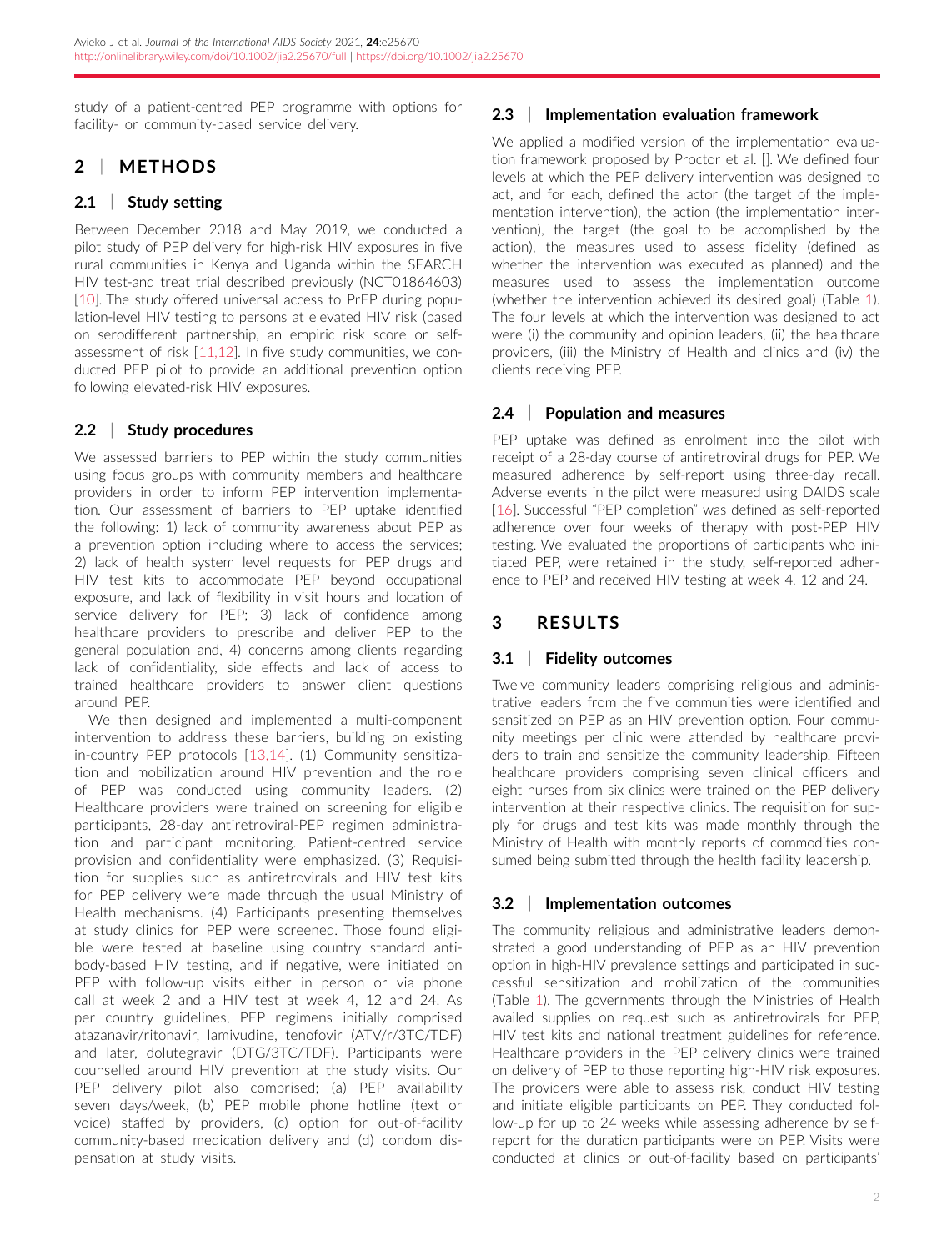| Actor: Who are<br>you trying to act<br>on? | <b>Action: Implementation</b><br>intervention                                                                                                                                                                                                                                                                                                 | Target: What are you trying to<br>accomplish with action?                                                                                                      | <b>Fidelity Measurement:</b><br>Was intervention<br>done as planned?                                                                                           | <b>Implementation Outcome:</b><br>Did it accomplish intended<br>goal?                                                                                                                                                                                      |
|--------------------------------------------|-----------------------------------------------------------------------------------------------------------------------------------------------------------------------------------------------------------------------------------------------------------------------------------------------------------------------------------------------|----------------------------------------------------------------------------------------------------------------------------------------------------------------|----------------------------------------------------------------------------------------------------------------------------------------------------------------|------------------------------------------------------------------------------------------------------------------------------------------------------------------------------------------------------------------------------------------------------------|
| Community<br>leaders                       | Train community leaders on<br>PEP in the community                                                                                                                                                                                                                                                                                            | Understand concept of PEP and<br>explain to the community<br>situations in which PEP would<br>be indicated                                                     | Two meetings every<br>month held with<br>community leaders in<br>each community for<br>two months                                                              | Community leaders<br>participated in<br>sensitization of the<br>community of PEP as a<br>HIV prevention option                                                                                                                                             |
| Ministry of<br>health                      | Make commodity request for<br>test kits and medication in a<br>timely manner to ensure<br>uninterrupted supply<br>Obtain guideline booklets on<br>PEP (regimen, adverse<br>events) for providers                                                                                                                                              | Ensure availability of PEP<br>medications and HIV test kits<br>at clinics<br>Ensure guidelines on PEP for<br>reference are available for<br>healthcare workers | Commodity requests<br>made using the<br>existing supply<br>requisition system<br>and commodities<br>supplied<br>Treatment guidelines<br>availed in all clinics | 158 bottles of regimen<br>medications availed and<br>dispensed over the period<br>of the pilot study<br>No stock outs of PFP<br>occurred during the study<br>period<br>343 HIV test kits used                                                              |
| Healthcare<br>providers                    | Train health providers on<br>identifying eligible<br>participants for PEP and<br>offering PEP in a high HIV<br>prevalence setting, including<br>patient confidentiality and<br>patient education on side<br>effects<br>Train health providers on<br>structured follow-up visits<br>designed to enhance<br>adherence and regimen<br>completion | Enhance competence and ability<br>of healthcare providers to offer<br>PEP to participants and conduct<br>structured follow-up visits<br>including HIV tests    | Trainings on PEP<br>delivery conducted<br>for healthcare<br>providers at all<br>targeted clinics                                                               | All health providers engaged<br>$(n = 15)$ were able to<br>offer PEP to willing<br>participants<br>All 15 providers dispensed<br>PFP to at least one<br>participant during the<br>study<br>Providers completed 267<br>follow-up visits for<br>participants |
| Client/community                           | Offer PEP to eligible<br>participants                                                                                                                                                                                                                                                                                                         | Enhance PEP uptake and<br>adherence to medication and<br>follow-up visits                                                                                      | PFP availed and<br>offered at all clinics<br>for those willing to<br>initiate PEP and<br>follow-up visits<br>conducted                                         | 124 participants were<br>enrolled and started on<br>PEP with 88% reporting<br>adherence and 97% being<br>retained at four weeks                                                                                                                            |

<span id="page-4-0"></span>Table 1. Feasibility metrics and outcomes during the conduct of the PEP delivery pilot in five rural communities in Uganda and Kenya

preference. Providers were also able to reach participants on phone to monitor their progress, assess adherence and address any concerns such as side effects.

Community members with high-HIV risk exposures willingly presented themselves to clinics offering PEP for clinicianassessment and PEP initiation where applicable.

### 3.3 | Uptake of PEP

A total of 124 participants were initiated on PEP in our pilot; 84 (68%) were from Kenya; 82 (66%) were male. Two-thirds of the participants were aged between 15 and 35 years; 30 (24%) were ≤25 years; 52 (42%) were aged 25 to 34 years. 71 (58%) were married; 8 (7%) in polygamous marriages and 46 (37%) reported being single. Sixty-six (54%) were in occupations associated with higher HIV-risk, most of these, 52 (42%) being fisherfolk. Among all participants, 91 (73%) were initiated on DTG/3TC/TDF, whereas the rest were initiated on an Atazanavir/ritonavir-based regimen.

Among those who were enrolled in the pilot, various reasons were reported for initiating PEP. 83 (67%) were in new or existing relationships with partners who they suspected to be HIV infected. Of note, 14 (11%) of the sexual partners feared to be infected were reported as fisherfolk. Additionally, 17 (14%) reported unplanned sexual exposure with a serodifferent spouse, 10 (8%) from transactional sex, 6 (5%) from sexual intercourse with a known HIV-infected person and 2 (2%) from non-consensual sex.

### 3.4 | PEP visits, adherence and retention

Twelve percent of all visits were conducted at out-of-facility community locations; 43 (35%) of participants had ≥1 off-site visit. 120 (97%) of participants were retained at a four-week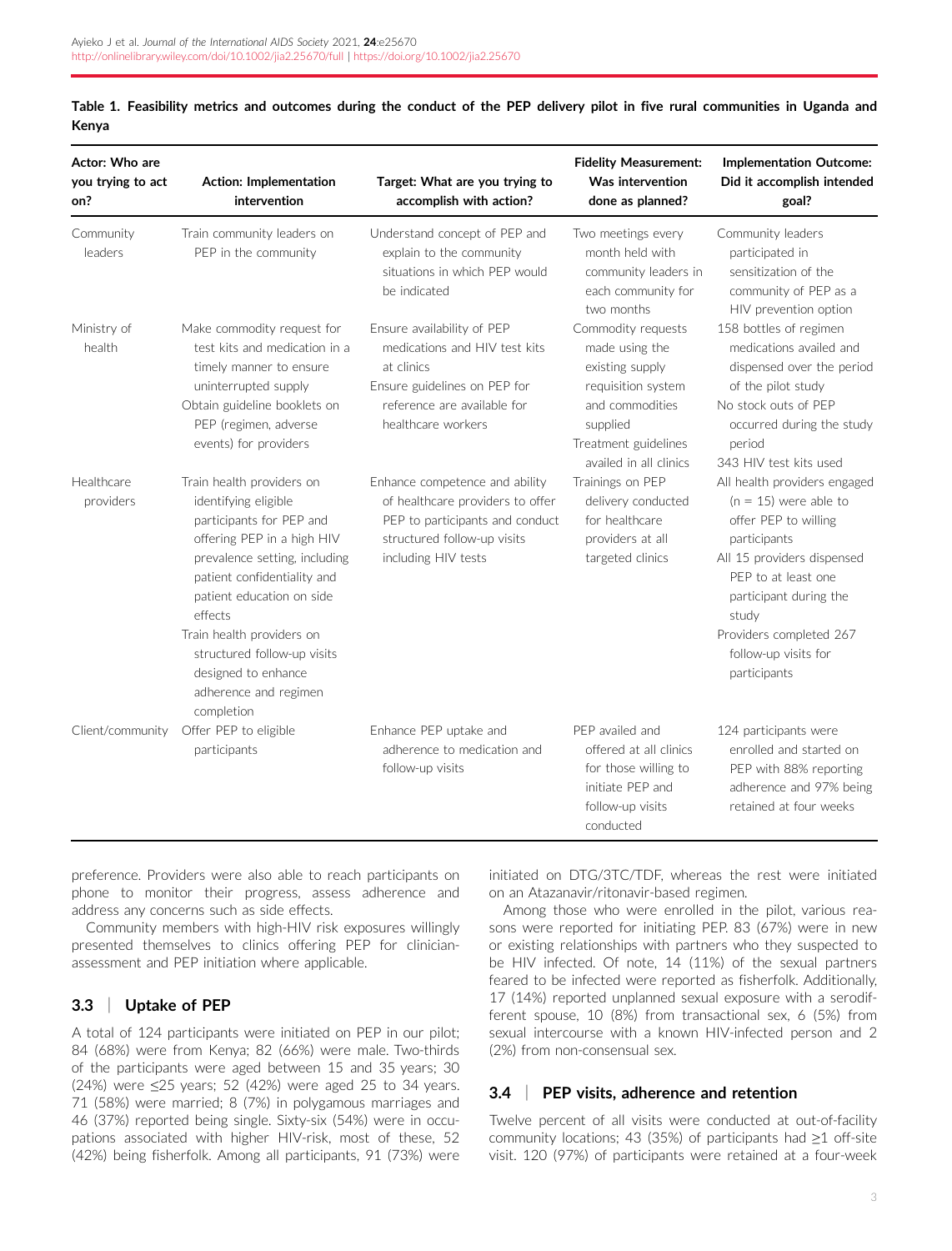

#### PEP retention, adherence and HIV testing (n=124)

Figure 1. PEP retention, adherence and HIV testing during the course of the pilot.(Retention: Visit attendance at week 1, 2 and 4, Adherence: Use of PrEP measured by self-report using three-day recall, HIV Tested: Proportion receiving a HIV test at specified week 4 study visit).

follow-up with 109 (88%) reporting adherence over all followup visits (Figure 1). Overall, 105 (85%) met the definition of PEP completion. 118 (95%) received HIV testing at week 4 follow-up, 88% at week 12 and 83% at week 24. There were no HIV seroconversions.

#### 3.5 | Adverse events

No serious adverse events were reported. Two participants reported mild dizziness, two experienced mild generalized body malaise, one receiving atazanavir had grade two jaundice and one reported mild nausea. All events resolved spontaneously without having to stop PEP.

# 4 | DISCUSSION

Our study demonstrates feasibility of PEP as an HIV prevention option among the general population in rural sub-Saharan Africa settings with high HIV prevalence. To our knowledge, this is the first documented study to target the general population in rural SSA with PEP for HIV prevention. In this pilot study, we found high retention and adherence to the 28-day PEP regimen. Unlike other studies that have focused on evaluating PEP in known high-risk groups such as sex workers and MSM [\[3,6](#page-6-0)], we offered PEP to the general population within a high HIV prevalence setting. In these settings, individuals may not necessarily be on an ongoing continuous high-risk exposure that would warrant PrEP [[2](#page-6-0)]. However, they may experience sporadic or occasional unplanned episodes of high-risk exposures that may end in infection. Judicious PEP use may be the prevention option of choice that will suppress new infections among this subgroup of the population. PEP as delivered in this pilot was shown to be safe and tolerable with no seroconversions observed.

PrEP has been shown to have high efficacy in randomized controlled trials among persons with high and sustained adherence [\[17](#page-6-0)]. However, many at risk either do not initiate PrEP when offered or have difficulties sustaining use over time [\[8,18,19](#page-6-0)]. Barriers to PrEP use include not feeling at risk, change in risk over time with the inability to anticipate or control, difficulties taking daily medication over a prolonged period, as well as stigma and fears of disclosure [\[18,19\]](#page-6-0). PEP offers a complementary prevention measure to PrEP that addresses barriers such as unplanned episodes of high-risk exposure, and shorter duration of use during a period when individuals are highly motivated to sustain use. Furthermore, PEP may provide a bridge to PrEP initiation or reengagement for some individuals; this potential merits further study in this context, including improved understanding of risk perception as a barrier to PrEP..

Components of our intervention designed to address barriers to PEP use reveal the need for a client-centred approach. The high retention and adherence observed may be attributed to the flexibility in visit hours, choice of visit locations as well as phone access to a healthcare provider whenever required. One-third of our participants opted for community-based visits at least once in the course of follow-up, demonstrating the value of flexibility and the potential to improve retention among enrolees in prevention interventions.

Limitations of our study include self-report of PEP adherence which is subject to social desirability bias. However, no participants seroconverted during the trial, suggesting adequate drug levels to prevent infection. Second, our sample size was small and therefore meaningful comparison of data stratified by gender or region could not be carried out. Finally, the study started with protease inhibitor regimens (27% of clients), no longer the standard-of-care; however, current integrase inhibitor-based regimens are more tolerable and would be expected to better facilitate uptake and adherence.

As an implementation outcome in the model proposed by Proctor et al.[[15\]](#page-6-0), sustainability is crucial. The existing commodity supply chain, healthcare staffing and community sensitization strategy have the capability to initiate PEP programmes and further improve the uptake of this prevention option. It will be important to do a formal cost analysis to inform scalability of this intervention. This set up could ensure long-term viability by integrating the programme within existing policies and practices [[20\]](#page-6-0).